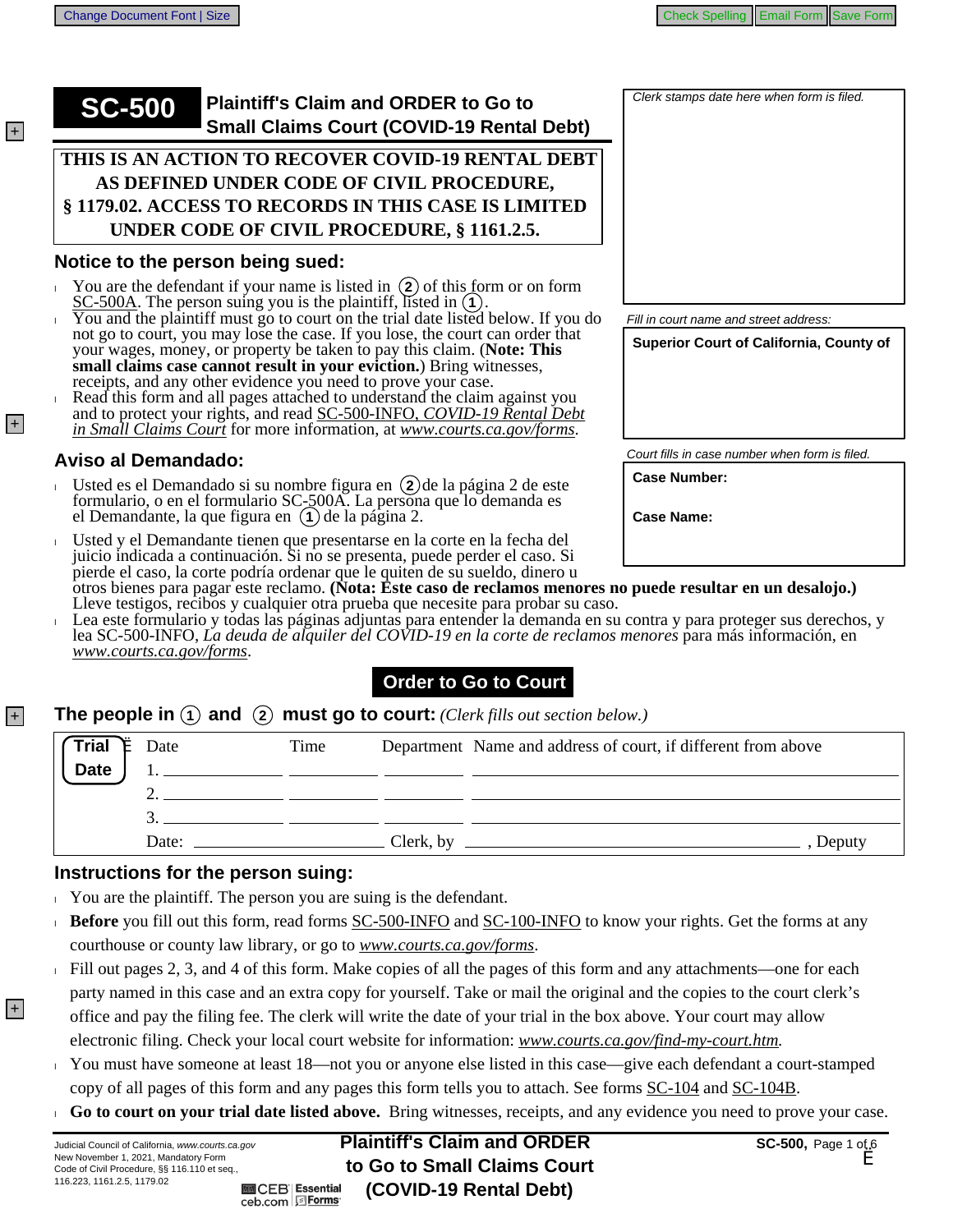Plaintiff (list names):

**Case Number:** 

| <b>Street</b>                      |                                                                                                                                                                                                                                | City | State        | Zip |
|------------------------------------|--------------------------------------------------------------------------------------------------------------------------------------------------------------------------------------------------------------------------------|------|--------------|-----|
|                                    | <b>Street</b>                                                                                                                                                                                                                  | City | <b>State</b> | Zip |
|                                    |                                                                                                                                                                                                                                |      |              |     |
|                                    | If more than one plaintiff, list next plaintiff here:                                                                                                                                                                          |      |              |     |
|                                    | Name: Phone: Phone: Phone: Phone: Phone: Phone: Phone: Phone: Phone: Phone: Phone: Phone: Phone: Phone: Phone: Phone: Phone: Phone: Phone: Phone: Phone: Phone: Phone: Phone: Phone: Phone: Phone: Phone: Phone: Phone: Phone: |      |              |     |
|                                    |                                                                                                                                                                                                                                |      |              |     |
| <b>Street</b>                      |                                                                                                                                                                                                                                | City | State        | Zip |
|                                    |                                                                                                                                                                                                                                |      |              |     |
|                                    | <b>Street</b>                                                                                                                                                                                                                  | City | <b>State</b> | Zip |
|                                    | $\Box$ Check here if more than two plaintiffs and attach form $\underline{SC\text{-}500A}$ .<br>$\Box$ Check here if either plaintiff listed above is doing business under a fictitious name and attach form $SC-103$ .        |      |              |     |
|                                    | The defendant (the person being sued) is:                                                                                                                                                                                      |      |              |     |
|                                    | Name: Name: Name: Name: Name: Name: Name: Name: Name: Name: Name: Name: Name: Name: Name: Name: Name: Name: Name: Name: Name: Name: Name: Name: Name: Name: Name: Name: Name: Name: Name: Name: Name: Name: Name: Name: Name:  |      |              |     |
|                                    |                                                                                                                                                                                                                                |      |              |     |
|                                    | <b>Street</b>                                                                                                                                                                                                                  | City | State        | Zip |
|                                    | <b>Street</b>                                                                                                                                                                                                                  | City | State        | Zip |
|                                    | If more than one defendant, list next defendant here:                                                                                                                                                                          |      |              |     |
|                                    | Name: Phone: Phone: Phone: Phone: Phone: Phone: Phone: Phone: Phone: Phone: Phone: Phone: Phone: Phone: Phone: Phone: Phone: Phone: Phone: Phone: Phone: Phone: Phone: Phone: Phone: Phone: Phone: Phone: Phone: Phone: Phone: |      |              |     |
|                                    |                                                                                                                                                                                                                                |      |              |     |
| Street address:<br>Street address: | <b>Street</b>                                                                                                                                                                                                                  | City | State        | Zip |

 $\mathbf Q$  Check here if any defendant is on active military duty and write defendant's name here:

+

+

+

+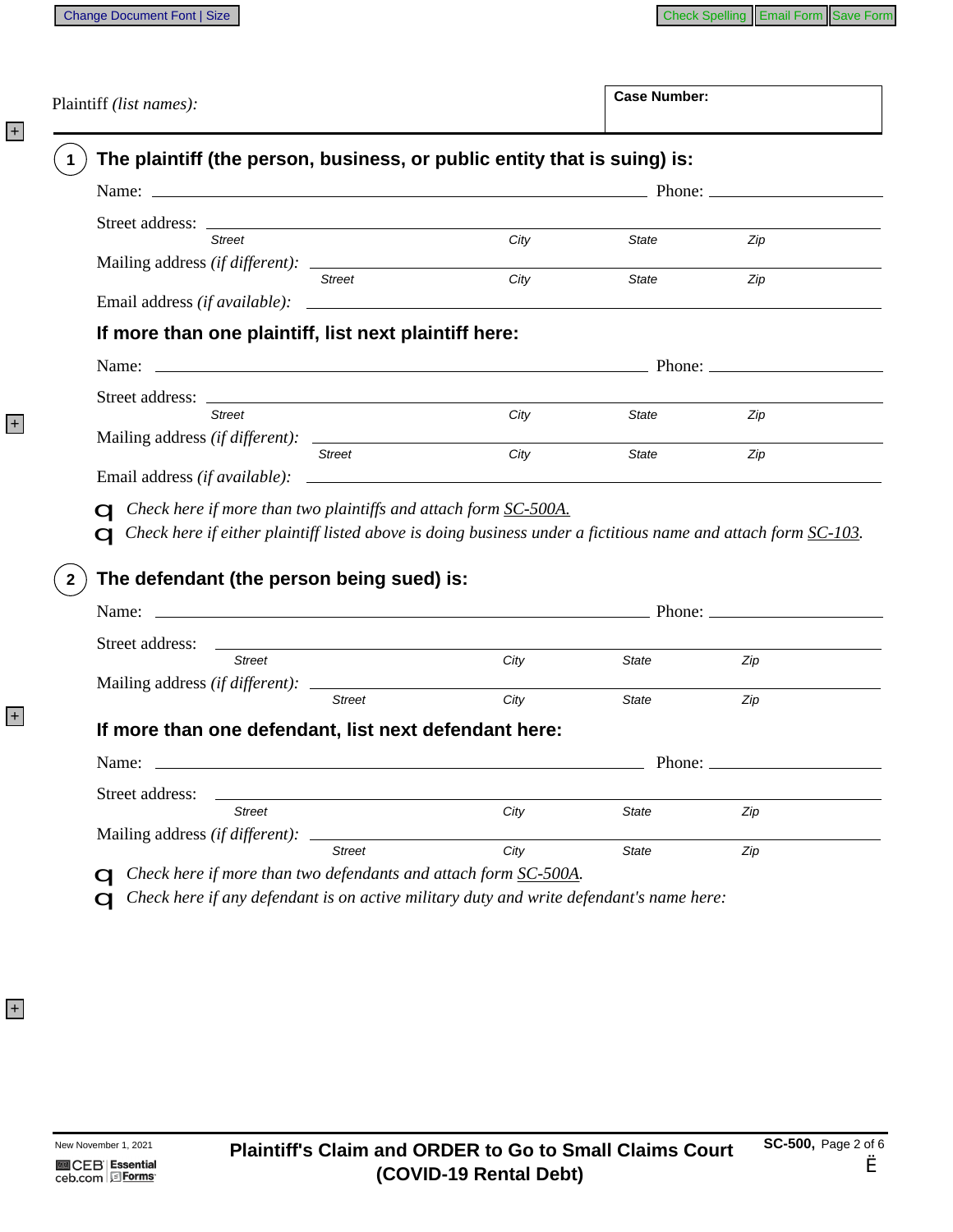|    | Plaintiff (list names):                                                                                                                                                                                                                                                                                                                                                                                     | <b>Case Number:</b>                                                                   |  |
|----|-------------------------------------------------------------------------------------------------------------------------------------------------------------------------------------------------------------------------------------------------------------------------------------------------------------------------------------------------------------------------------------------------------------|---------------------------------------------------------------------------------------|--|
|    | The plaintiff claims the defendant owes \$ _______________ for COVID-19 rental debt                                                                                                                                                                                                                                                                                                                         |                                                                                       |  |
|    | (unpaid rent or other financial obligations of a tenant that came due in the period from March 1, 2020, to                                                                                                                                                                                                                                                                                                  |                                                                                       |  |
| a. | September 30, 2021). (Code Civ. Proc., § 1179.02.) (Explain amount below.)<br><b>Rent.</b> List all rent you claim defendant owes that came due in the period from March 1, 2020, to September 30, 2021. For each month you claim rent is due, include each amount due and the date it came due.                                                                                                            |                                                                                       |  |
|    |                                                                                                                                                                                                                                                                                                                                                                                                             |                                                                                       |  |
| b. | <b>Other amounts of COVID-19 rental debt.</b> List all unpaid financial obligations under the lease or rental<br>agreement (other than rent) that you claim defendant owes and that came due during the period in (a) above. For<br>each month you claim other financial obligations are due, include each amount, the date it came due, and what it                                                        |                                                                                       |  |
|    | was for (for example, parking fees or utilities included as part of the rental agreement).                                                                                                                                                                                                                                                                                                                  |                                                                                       |  |
|    |                                                                                                                                                                                                                                                                                                                                                                                                             |                                                                                       |  |
|    |                                                                                                                                                                                                                                                                                                                                                                                                             |                                                                                       |  |
|    | Check here if you need more space. Attach one sheet of paper or form MC-031, and write "SC-500, Item 3" at<br>the top.<br>Amounts paid or offsets.                                                                                                                                                                                                                                                          |                                                                                       |  |
|    | List any amounts you received from defendant, rental assistance programs, and other third parties that you have<br>already credited, and any other amounts you have offset or credited, for rent or other financial obligations due<br>between March 1, 2020, and September 30, 2021, that you are not claiming in item 3 above. Include each amount,<br>when it was paid or credited, and what it was for. |                                                                                       |  |
|    |                                                                                                                                                                                                                                                                                                                                                                                                             |                                                                                       |  |
|    | Check here if you need more space. Attach one sheet of paper or form MC-031, and write "SC-500, Item 4" at<br>the top.                                                                                                                                                                                                                                                                                      |                                                                                       |  |
|    |                                                                                                                                                                                                                                                                                                                                                                                                             | You must ask the defendant (in person, in writing, or by phone) to pay you before you |  |
|    |                                                                                                                                                                                                                                                                                                                                                                                                             |                                                                                       |  |

+

+

+

+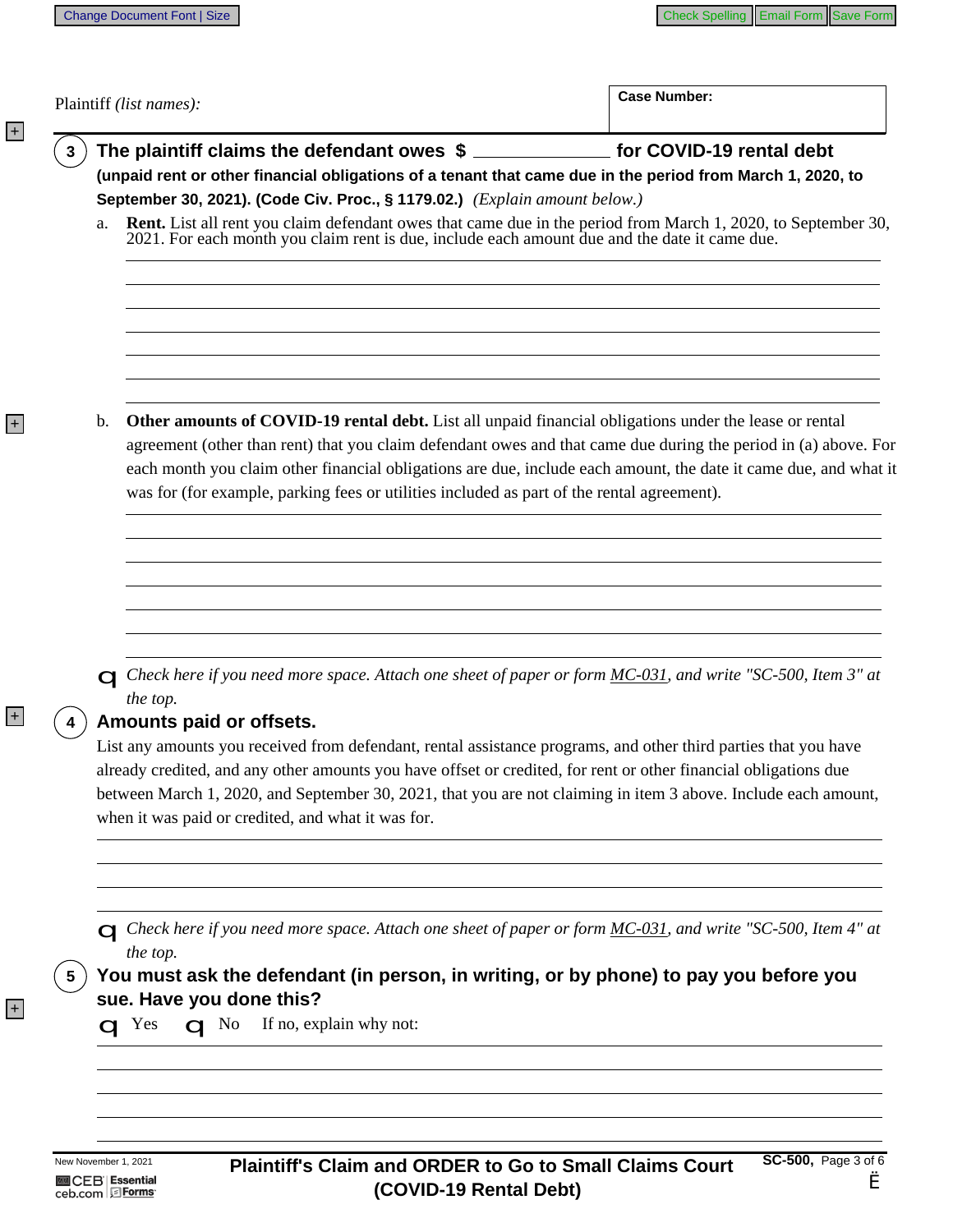$\overline{\phantom{a}}$ 

Case Number:

| Why are you filing your claim at this courthouse?<br>This courthouse covers the area (check one that applies):                                                                                                                                                                                                                                                                                                                                                                                                                                                                                                                                                                                                                                                                                                                                                                   |                                                                                                                                                                                                                                                                                                                                                                                                                                                                                                                                                                                                                                           |
|----------------------------------------------------------------------------------------------------------------------------------------------------------------------------------------------------------------------------------------------------------------------------------------------------------------------------------------------------------------------------------------------------------------------------------------------------------------------------------------------------------------------------------------------------------------------------------------------------------------------------------------------------------------------------------------------------------------------------------------------------------------------------------------------------------------------------------------------------------------------------------|-------------------------------------------------------------------------------------------------------------------------------------------------------------------------------------------------------------------------------------------------------------------------------------------------------------------------------------------------------------------------------------------------------------------------------------------------------------------------------------------------------------------------------------------------------------------------------------------------------------------------------------------|
| $\Box$ Where the defendant lives or does business.<br>a.                                                                                                                                                                                                                                                                                                                                                                                                                                                                                                                                                                                                                                                                                                                                                                                                                         |                                                                                                                                                                                                                                                                                                                                                                                                                                                                                                                                                                                                                                           |
| b. <b>Q</b> Where the rental agreement, lease, or contract (written or spoken) was made, signed, performed, or broken<br>by the defendant or where the defendant lived or did business when the defendant made the contract.                                                                                                                                                                                                                                                                                                                                                                                                                                                                                                                                                                                                                                                     |                                                                                                                                                                                                                                                                                                                                                                                                                                                                                                                                                                                                                                           |
| c. $\Box$ Other (specify): $\Box$                                                                                                                                                                                                                                                                                                                                                                                                                                                                                                                                                                                                                                                                                                                                                                                                                                                |                                                                                                                                                                                                                                                                                                                                                                                                                                                                                                                                                                                                                                           |
| List the zip code of the place checked in 6 above (if you know it): _____________                                                                                                                                                                                                                                                                                                                                                                                                                                                                                                                                                                                                                                                                                                                                                                                                |                                                                                                                                                                                                                                                                                                                                                                                                                                                                                                                                                                                                                                           |
| Have you filed more than 12 other small claims within the last 12 months in California?<br>$\Box$ Yes $\Box$ No If yes, the filing fee for this case will be higher.                                                                                                                                                                                                                                                                                                                                                                                                                                                                                                                                                                                                                                                                                                             |                                                                                                                                                                                                                                                                                                                                                                                                                                                                                                                                                                                                                                           |
| Plaintiff must make a good-faith effort to help defendant obtain rental assistance before<br>9<br>filing this case. Check all that apply below. You must also attach documentation of those<br>efforts or, if you do not have documentation, describe your effort below.<br>Plaintiff made a good-faith effort to help defendant obtain rental assistance before filing this case, as required under<br>Code of Civil Procedure section 871.10(a), by:<br>$\mathbf Q$ Investigating whether governmental rental assistance is available to the tenant;<br>a.<br>b. $\alpha$ Seeking governmental rental assistance for the tenant; or<br>Cooperating with the tenant's efforts to obtain rental assistance from any governmental entity or other<br>c.<br>$\Omega$<br>third party.<br>$\Box$ Check here if documentation attached. If not attached, describe your efforts below. |                                                                                                                                                                                                                                                                                                                                                                                                                                                                                                                                                                                                                                           |
|                                                                                                                                                                                                                                                                                                                                                                                                                                                                                                                                                                                                                                                                                                                                                                                                                                                                                  |                                                                                                                                                                                                                                                                                                                                                                                                                                                                                                                                                                                                                                           |
| I understand that the court cannot issue a judgment for me if I have received rental assistance for the amounts I am claiming from defendant. (Both statements must be true.)<br>10.<br>a. I have not received rental assistance or other financial compensation from any other source corresponding to any<br>of the amount claimed in item 3 above; and                                                                                                                                                                                                                                                                                                                                                                                                                                                                                                                        |                                                                                                                                                                                                                                                                                                                                                                                                                                                                                                                                                                                                                                           |
| b. I do not have any application pending for rental assistance or other financial compensation from any other<br>source corresponding to any of the amount claimed in item 3 above.                                                                                                                                                                                                                                                                                                                                                                                                                                                                                                                                                                                                                                                                                              |                                                                                                                                                                                                                                                                                                                                                                                                                                                                                                                                                                                                                                           |
| I understand that by filing a claim in small claims court, I have no right to appeal this<br>claim.                                                                                                                                                                                                                                                                                                                                                                                                                                                                                                                                                                                                                                                                                                                                                                              |                                                                                                                                                                                                                                                                                                                                                                                                                                                                                                                                                                                                                                           |
| I declare under penalty of perjury under the laws of the State of California that the information above and on any<br>attachments to this form is true and correct.                                                                                                                                                                                                                                                                                                                                                                                                                                                                                                                                                                                                                                                                                                              |                                                                                                                                                                                                                                                                                                                                                                                                                                                                                                                                                                                                                                           |
|                                                                                                                                                                                                                                                                                                                                                                                                                                                                                                                                                                                                                                                                                                                                                                                                                                                                                  |                                                                                                                                                                                                                                                                                                                                                                                                                                                                                                                                                                                                                                           |
| Date: <u>National Plaintiff types or prints name here</u>                                                                                                                                                                                                                                                                                                                                                                                                                                                                                                                                                                                                                                                                                                                                                                                                                        | $P_{\text{laintiff signs here}}$                                                                                                                                                                                                                                                                                                                                                                                                                                                                                                                                                                                                          |
| Second plaintiff types or prints name here                                                                                                                                                                                                                                                                                                                                                                                                                                                                                                                                                                                                                                                                                                                                                                                                                                       | $\begin{tabular}{c} \quad \quad \textcolor{red}{\bullet} \quad \textcolor{red}{\bullet} \quad \textcolor{red}{\bullet} \quad \textcolor{red}{\bullet} \quad \textcolor{red}{\bullet} \quad \textcolor{red}{\bullet} \quad \textcolor{red}{\bullet} \quad \textcolor{red}{\bullet} \quad \textcolor{red}{\bullet} \quad \textcolor{red}{\bullet} \quad \textcolor{red}{\bullet} \quad \textcolor{red}{\bullet} \quad \textcolor{red}{\bullet} \quad \textcolor{red}{\bullet} \quad \textcolor{red}{\bullet} \quad \textcolor{red}{\bullet} \quad \textcolor{red}{\bullet} \quad \textcolor{red}{\bullet} \quad \textcolor{red}{\bullet} \$ |

New November 1, 2021 **M**CEB Essential<br>ceb.com EForms

+

+

+

+

SC-500, Page 4 of 6 **Plaintiff's Claim and ORDER to Go to Small Claims Court** è (COVID-19 Rental Debt)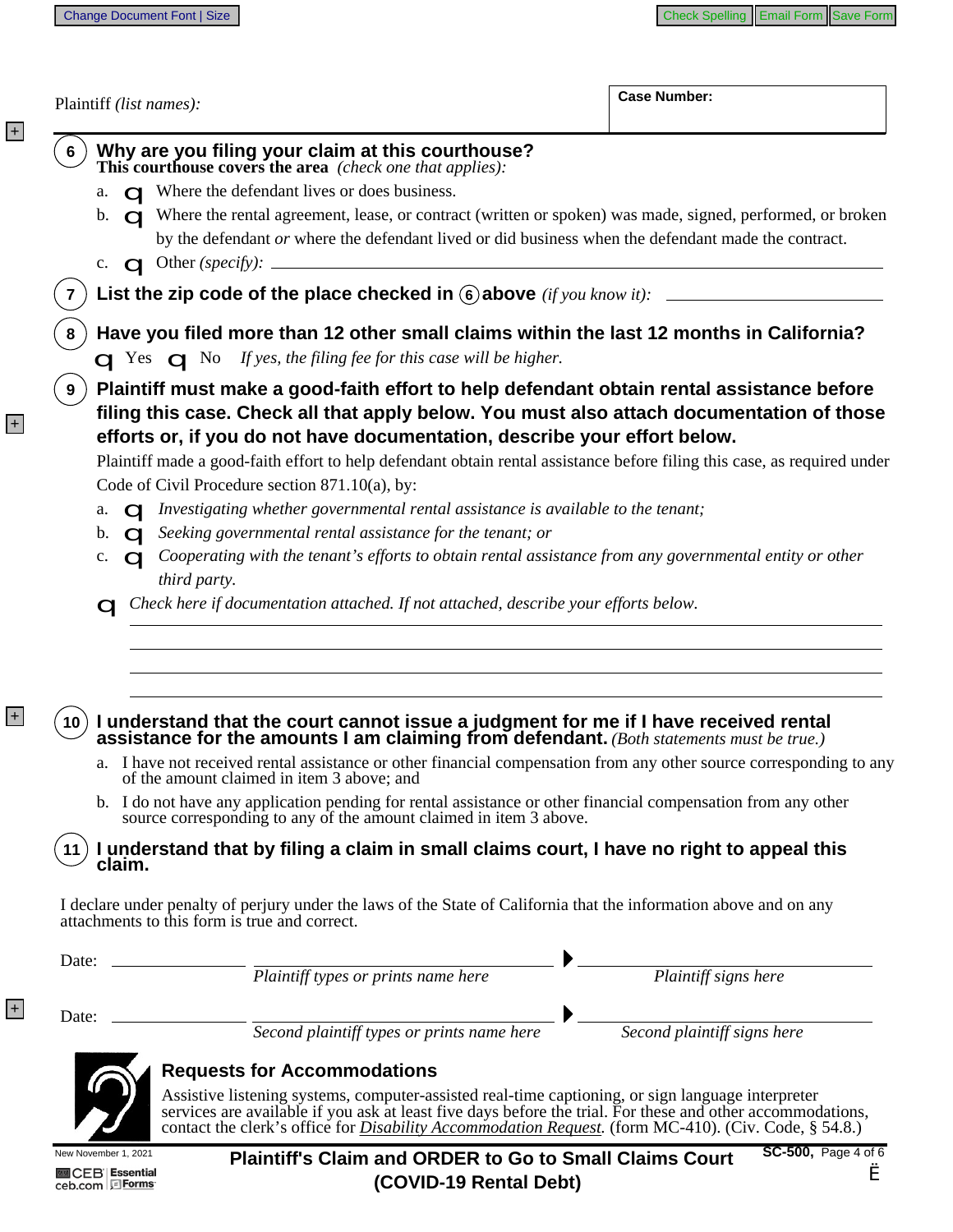# **SC-500** Information for the defendant (the person being sued)

"**Small claims court**" is a special court where generally only claims for \$10,000 or less are decided. This limitation has been lifted for cases for recovery of COVID-19 rental debt.\* The process is quick and cheap. The rules are simple and informal. You are the defendant—the person being sued. The person who is suing you is the plaintiff.

Do I need a lawyer? You may talk to a lawyer before or after the case. But you may not have a lawyer represent you in court (unless this is an appeal from a small claims case).

**How do I get ready for court?** Read form SC-500-INFO, COVID-19 Rental Debt in Small Claims Court. You don't have to file any papers before your trial, unless you think this is the wrong court for your case. But bring to your trial any witnesses, receipts, and evidence that support your case. And read "Be Prepared for Your Trial" at www.courts.ca.gov/smallclaims/prepare.

**Where can I get the court forms I need?** Go to any courthouse or your county law library, or get forms at www.courts.ca.gov/forms.

**What if I need an accommodation?** If you have a disability or are hearing impaired, fill out form MC-410, Disability Accommodation Request. Give the form to your court clerk or the ADA/Access Coordinator.

**What if I don't speak English well?** Ask the court clerk as soon as possible for a court-provided interpreter. You may use form INT-300, Request for Interpreter (Civil), or a local court form to request an interpreter. If a court interpreter is unavailable for your trial, it may be necessary to reschedule your trial. You cannot bring your own interpreter for the trial unless the interpreter has been approved by the court as a certified, registered, or provisionally qualified interpreter. (See Cal. Rules of Court, rule 2.893, and form INT-140.)

**What happens at the trial?** The judge will listen to both sides. The judge may make a decision at your trial or mail the decision to you later.

**What if I lose the case?** If you lose, you may appeal. You'll have to pay a fee. (Plaintiffs cannot appeal their own claims.)

- If you were at the trial, file form SC-140, Notice of Appeal. You must file within 30 days after the clerk hands or mails you the judge's decision (judgment) on form SC-200 or form SC-130, Notice of Entry of Judgment.
- If you were not at the trial, fill out and file form SC-135, Notice of Motion to Vacate Judgment and Declaration, to ask the judge to cancel the judgment (decision). If the judge does not give you a new trial, you have 10 days to appeal the decision. File form SC-140.

For more information on appeals, see www.courts.ca.gov/ smallclaims/appeals.

Do I have options? Yes. If you are being sued, you can:

**Settle your case before the trial.** If you and the plaintiff agree on how to settle the case before the trial, the plaintiff must file form CIV-110, Request for Dismissal or a written and signed settlement agreement with the clerk. Ask the Small Claims Advisor for help.

- **Prove this is the wrong court.** Send a letter to the court before your trial explaining why you think this is the wrong court. Ask the court to dismiss the claim. You must serve (give) a copy of your letter (by mail or in person) to all parties. (Your letter to the court must say you have done so.)
- **Go to the trial and try to win your case.** Bring witnesses, receipts, and any evidence you need to prove your case. To have the court order a witness to go to the trial, fill out form SC-107, Small Claims Subpoena and Declaration and have it served on the witness.
- **Sue the person who is suing you.** If you have a claim against the plaintiff, and the claim is for \$10,000 or less, you may file Defendant's Claim and ORDER to Go to Small Claims Court (form SC-120) and bring the claim in this action. If your claim is for *more* than allowed in small claims court, you may still file it in small claims court if you give up the amount over the small claims value amount, or you may file a claim for the full value of the claim in the appropriate court. If your claim is for more than allowed in small claims court and relates to the same contract, transaction, matter, or event that is the subject of the plaintiff's claim, you may file your claim in the appropriate court and file a motion to transfer the plaintiff's claim to that court to resolve both matters together. You can see a description of the amounts allowed in the paragraph above, titled "Small Claims Court."
- Agree with the plaintiff's claim and pay the **money.** Or, if you can't pay the money now, go to your trial and say you want to make payments.
- Let the case "default." If you don't settle and do not go to  $\mathbf{L}$ the trial (default), the judge may give the plaintiff what he or she is asking for plus court costs. If this happens, the plaintiff can legally take your money, wages, and property to pay the judgment. (But not your rental unit; this is not an eviction case.)

#### **What if I need more time?**

You can change the trial date if:

- You cannot go to court on the scheduled date (you will have to  $\mathbf{L}$ pay a fee to postpone the trial), or
- You did not get served (receive this order to go to court) at least 15 days before the trial (or 20 days if you live outside the county).

Ask the Small Claims Clerk about the rules and fees for postponing a trial. Or fill out form SC-150 (or write a letter) and mail it to the court and to all other people listed on your court papers before the deadline. Enclose a check for your court fees, unless a fee waiver was granted.

#### **?** Need help?

Your county's Small Claims Advisor can help for free.



Or go to www.courts.ca.gov/smallclaims/advisor.

\*Limits do not apply in an action to recover COVID-19 rental debt, which is unpaid rent or other financial obligations of a tenant that are due between March 1, 2020, and Sept. 30, 2021. (See Code Civ. Proc., §§ 116.223 & 1179.02.) Read SC-500-INFO, COVID-19 Rental Debt in Small Claims Court. SC-500, Page 5 of 6

New November 1, 2021 **图 CEB Essential** ceb.com <u>Forms</u>

 $+$ 

 $|+|$ 

 $|+|$ 

 $|+|$ 

**Plaintiff's Claim and ORDER to Go to Small Claims Court (COVID-19 Rental Debt)**